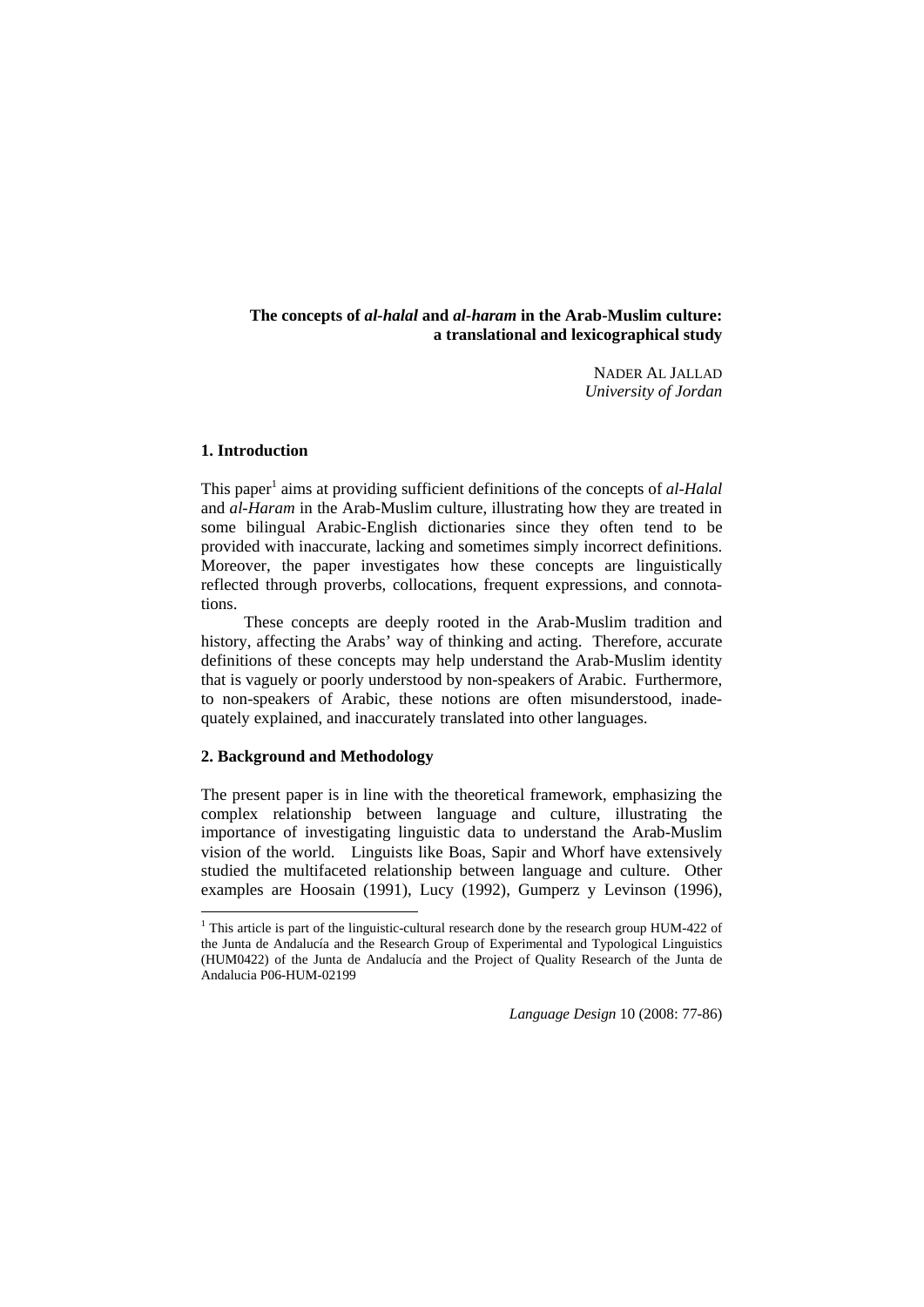Luque Durán (2007, 2006a, 2006b), Pamies (2007, 2008) and Luque Nadal (2007, 2008). They all emphasize the inseparability of language and culture, and how language offers a reflection, a manifestation, and an embodiment of culture.

Furthermore, Wierzbicka (1992, 1996, 1997) maintains that each culture has key concepts that are essential in understanding it (e.g. *amae* in Japanese). Similarly, Al-Jallad (2007) studies the concepts of *al-jihad, al-Hijab,* and *al-shahid* in the Arab-Muslim culture, showing how vital they are in understanding that particular culture. Al Jallad also illustrates how these are concepts are richly reflected in the Arabic language, emphasizing their importance (see also Al Jallad [2000]). Along the same lines, Alijo Jiménez and Al Jallad argue that the social and cultural role of Arab women can be studied via language. They investigate some women-related concepts, analyzing how they represent directly and indirectly what it means to be a woman in the Arab-Muslim culture.

Since language is an indispensable tool in investigating the specific world vision of a community, via analyzing linguistic data (e.g., collocations, proverbs, semantics associations), one can understand the world vision of different people of various cultures and languages.

The words under investigation are *al-Halal* and *al-Haram*. To propose sufficient and accurate definitions, a) the words were checked in a number of monolingual and bilingual Arabic-English dictionaries (see references), b) they were checked in Islamic encyclopedias, in particular *Brill Encyclopedia of Islam* (2003), and c) one hundred informants (native speakers of Arabic) were asked to give their definitions of these concepts. They were all fourthyear students at the University of Jordan, and their definitions were studied to see how Arabs feel about these words.

Moreover, the treatment of these concepts in Arabic-English dictionaries was critically evaluated, considering accuracy, comprehensiveness, and clarity. Then, the various linguistic forms, representing these words were listed, stressing their interaction and correlation with meaning. The linguistic expressions were gathered through asking native speakers, consulting dictionaries and references on Arabic proverbs and collocations.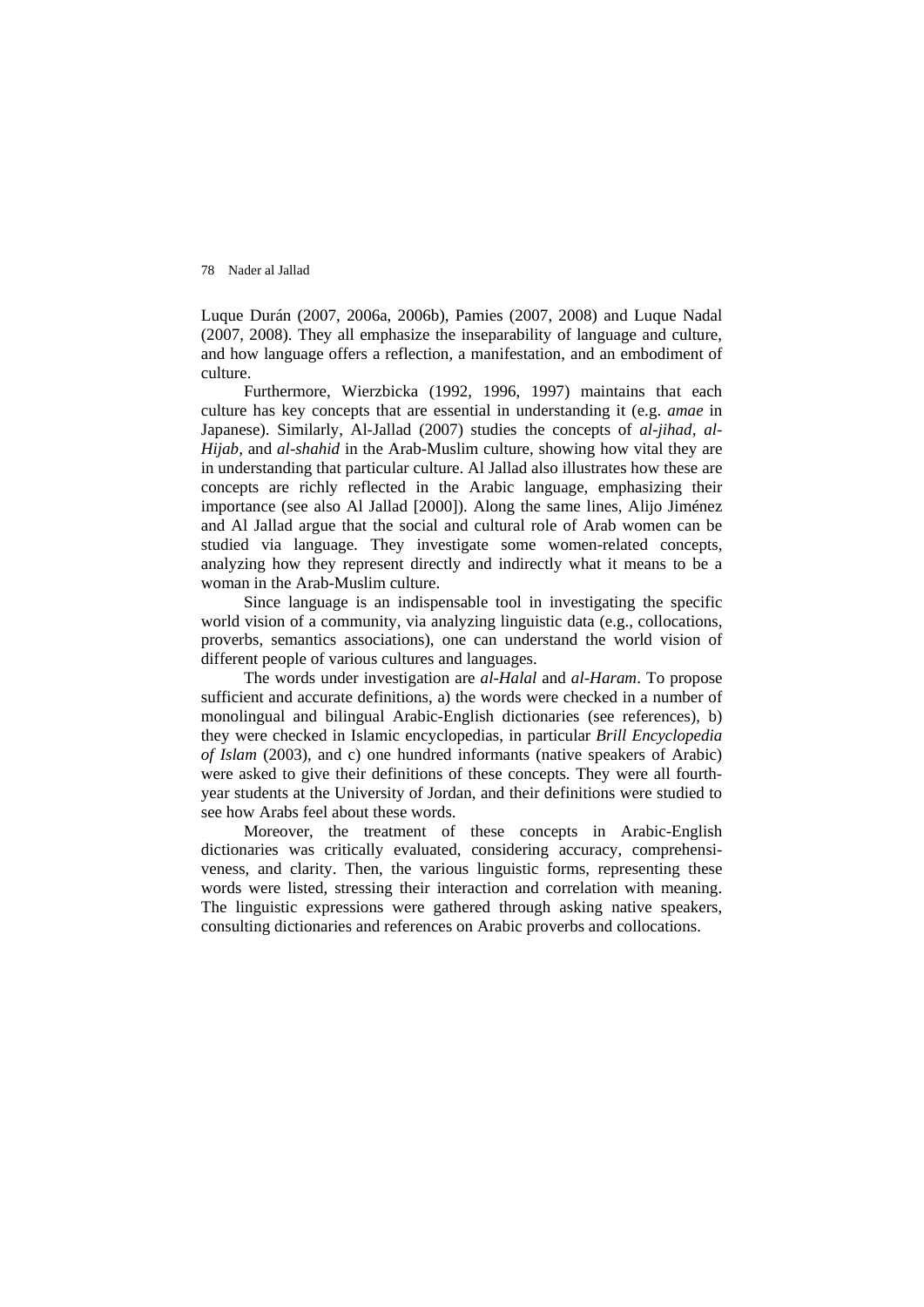## **3.** *al-Halal* **and** *al-Haram*

### **3.1. Definition**

The word *Halal*, as used by Arabs and Muslims, refers to anything that is considered permissible and lawful under religion while *Haram* is what is forbidden and punishable according to Islamic law. The word *Halal* is derived from the verb *Halla* "to be or become lawful, legal, licit, legitimate, permissible, permitted, allowable, allowed, admissible, un-prohibited, unforbidden." It may also mean "to untie, unfasten, unbind, undo, unravel, loosen, unloose, unfix, unwind, unscrew, untangle, disentangle, disengage, free." In addition, the verb *Halla* may be used to mean "solve" or "resolve" (e.g., *Halla* the problem or the riddle). In chemistry, it means "to dissolve, melt, liquefy, break down." (Baalbaki, 1993: 484).

According to Al-Karmi (1991), some interesting related expressions to the word *Halal* are *Hallat al-mara li al-rajul* "the woman become lawful to marry" (she can be married after three months of her husband's death or of divorce) (520), *aHalla min al-yamin* "became free of a commitment to do something that he or she swore to do," (521). Additionally, the word *Halil* refers to one's husband and wife (522).

For a non-speaker of Arabic, the word *Halal* usually refers to food that is permissible according to Islam. However, in Arabic, it refers to permissible behavior, speech, dress, conduct, manner and dietary. In western countries, the term is usually used in the context of just Muslim food laws, especially where meat and poultry are concerned. In a Muslim's life, every aspect of life is regulated by Islamic law; therefore, the *Halal*-*Haram* dichotomy almost always applies to everything, and Muslims make sure they understand what is what since saying or doing *al-Halal* will lead to Paradise and *al-Haram* to "Hell."

The following are some *Halal* categories: milk (from cows, sheep, camels, and goats), honey , fish, plants which are not intoxicant, fresh or naturally frozen vegetables, fresh or dried fruits, legumes and nuts like peanuts, cashew nuts, hazel nuts, walnuts, etc., and grains such as wheat, rice, rye, barley, oat, etc. Moreover, animals such as cows, sheep, goats, deer, moose, chickens, ducks, game birds, etc., are *Halal*, but they must be *dabiHah* (slaughtered according to Islamic Rites) in order to be suitable for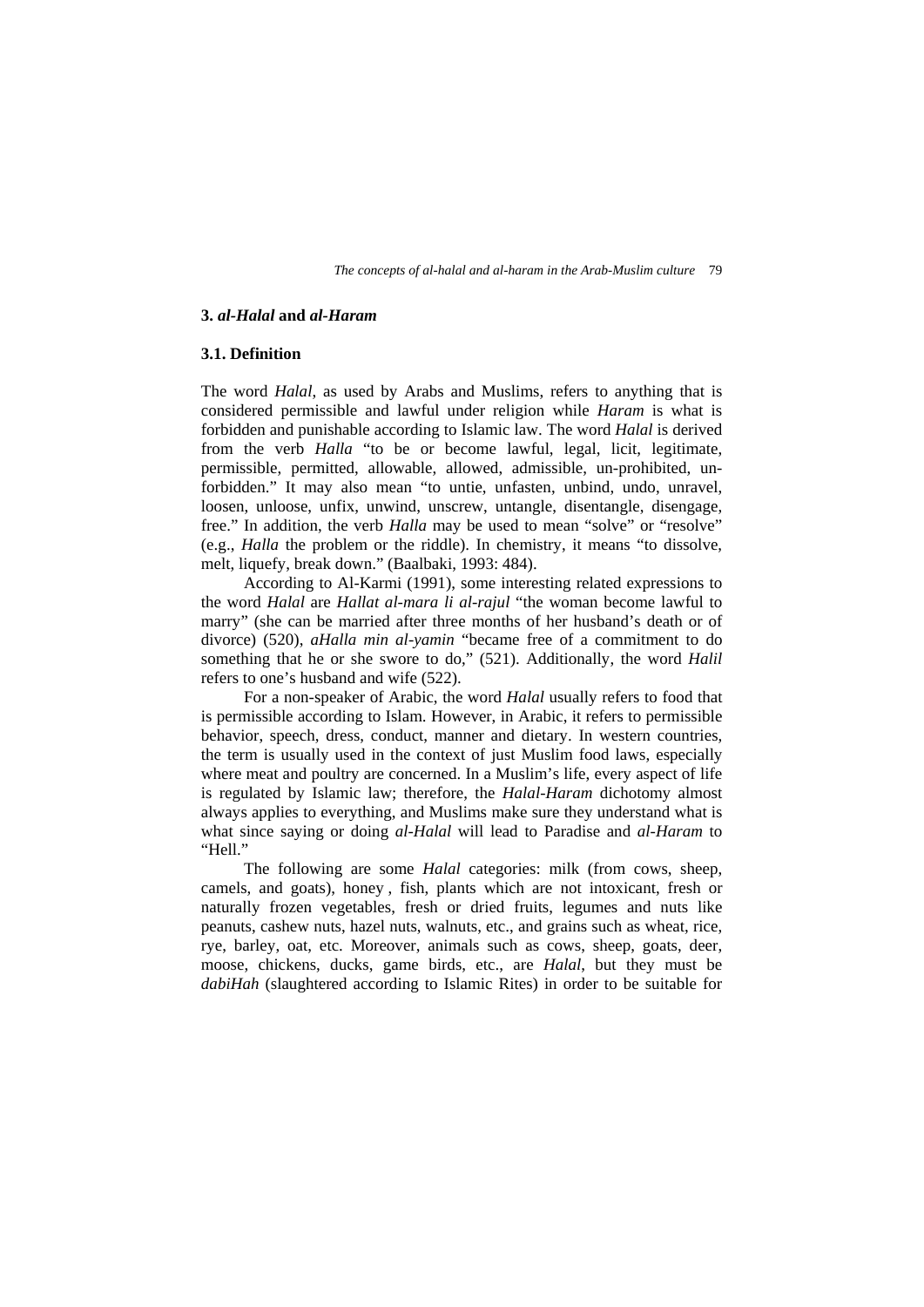consumption. The procedure is as follows: the animal must be slaughtered by a Muslim, and it should be put down on the ground (or held it if it is small) and its throat should be slit with a very sharp knife to make sure that the three main blood vessels are cut. While cutting the throat of the animal, the person must pronounce the name of God or recite a blessing which contains the name of God, such as "*bismillah, allah-u-akbar"*.

The word *Haram* is the opposite of *Halal*. According to Baalbaki (1993), the word *Haram* means "taboo, inviolable, sacred, holy, ill-gotten, sin, wrongdoing, offense." (460). It is derived from the verb *Harrama* "to forbid, prohibit, interdict, proscribe, ban, bar, outlaw, declare unlawful, to taboo, make illegal." It also means "to declare sacred, holy, and inviolable." Some related forms are the word *Haram* "sanctuary, sacred place, wife, spouse," *Haram al-jami?ah* "university campus," *al-Haram al-aqsa* "Jerusalem," *al-Haraman* "Mecca and Medina." In addition, the noun *Hirman* is frequently used, meaning "deprivation, privation, stripping, refusal, debarment, preclusion, exclusion, shutting out, keeping out, barring" or "lack, want, need, deprivation, poverty, indigence, penury, beggary, misery, distress, suffering" (465). We also have *al-balad al-Haram* "Mecca," *al-beyt al-Haram* "the Kaaba." (460).

Al-Masri (1997) lists further derivations and expressions related to the word *Haram*. For example, common expressions are *maHaram al-leil* "sins of the night" (66), *Huramu al-rajul* is "what a man protects: family, kids and wives" (67), and *istaHramat al-shah* "said of animals when ready to mate" (68). Moreover, the word *Harim* "apartments for women" is also morphologically and semantically related to *Haram* like all of the examples above.

In contrast to *Halal*, *Haram* refers to any forbidden pattern of behavior, speech, dress, conduct, and manner under Islamic law. Of course, it also includes what is unlawful to consume of food or beverage. Some examples of *Haram* are meat from pork (ham, gammon, bacon), pork-based products and by-products (sausages), animals improperly slaughtered, or already dead before slaughtering, animals killed in the name of anyone other than Allah, and intoxicants.

To sum up, *al-Halal* and *al-Haram* represent the Islamic laws that govern every aspect of a person's life (speech, behavior, dress, dietary, etc.), rendering it as either lawful and permissible or taboo and forbidden, and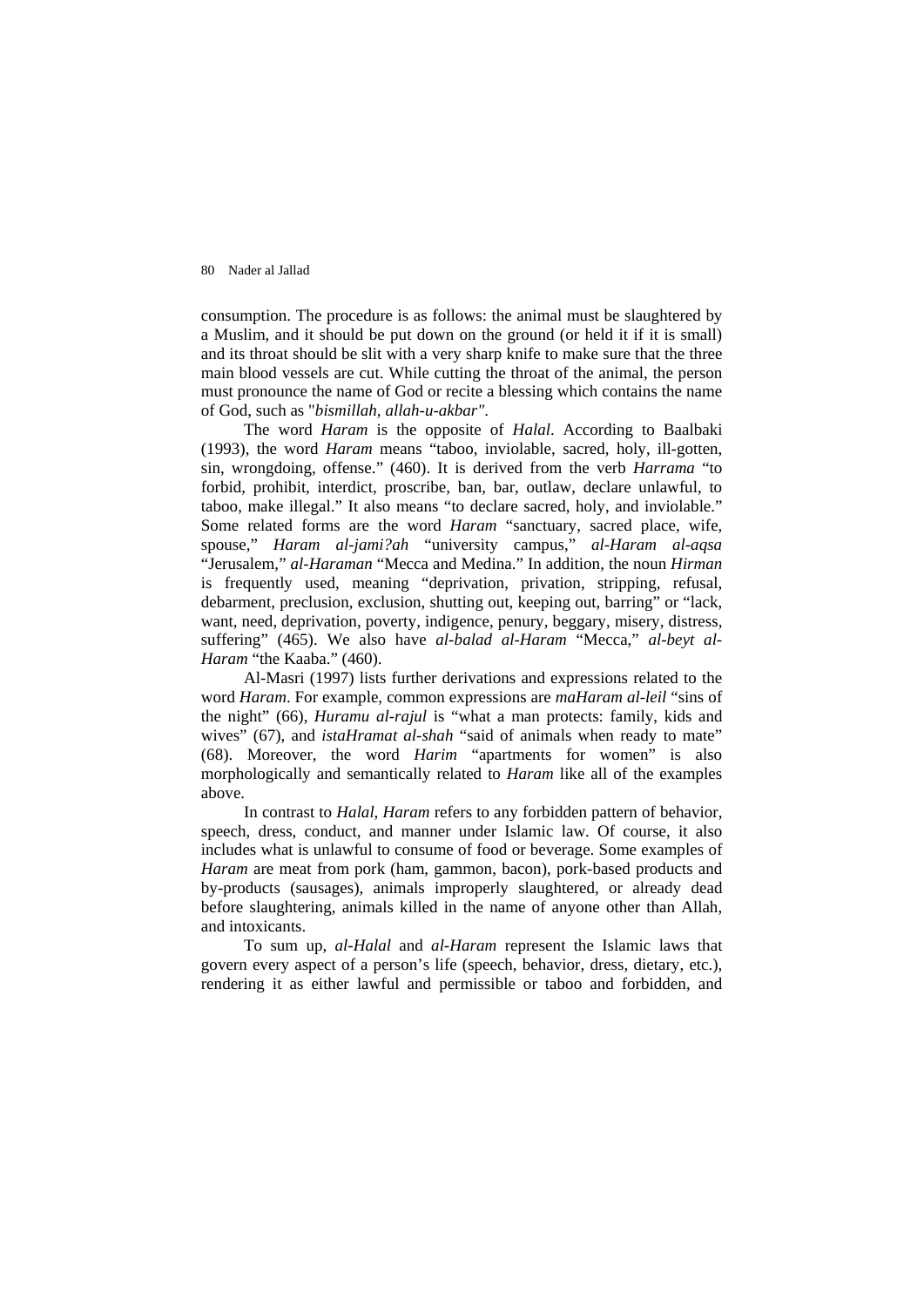everything *Halal* is rewarded by God while the *Haram* is punishable. Put simply, it is the Islamic dichotomy of rights and wrongs and dos and don'ts, forming the regulating collective consciousness of the Islamic community.

## **3.2. Dictionaries**

Dictionaries, in particular English monolingual ones, highlight the dietarybased meaning of *Halal* and *Haram*, narrowing the context of the words; thus undermining their comprehensiveness and vital regulating role that touches every aspect of a Muslim's life. For example, *The American Heritage Dictionary* (1997) lists the first sense of the word *Halal* as "meat that has been slaughtered in the manner prescribed by the Shari'a" (612). Similarly, the *Merriam-Webster Online Dictionary* (http://www.m-w.com/) provides two senses for the word *Halal "*sanctioned by Islamic law especially ritually fit for use (*halal* food)" and "selling or serving food ritually fit according to Islamic law." Obviously, the two senses emphasize "food."

The bilingual dictionaries checked in this study provide a long list of equivalents for the words *Halal* and *Haram*. However, the definitions do not capture the powerful regulating dimension of these words and how influential they are in the Arab-Muslim culture. For example, although a dictionary of Islamic terms, Al-Maliki and Ibrahim (1997) do not provide more than the following equivalents for *Halal* "lawful; legal, legitimate, permissible" and *Haram* "forbidden; prohibited, unlawful; illegal; illicit; taboo," which can be said to be accurate at one level, but it is not sufficient.

## **3.3. Linguistic Representation**

Not surprisingly, the collocations and linguistic expressions related to *Halal*  and *Haram* are varied and colorful, reflecting how important these concepts are in everyday life and for everyday Muslims. Some frequent collocations are

1) *ibin al-Halal* "legitimate son, respectable, decent man"

This may mean literally a legitimate son; however, it is often used to praise someone who is well mannered and decent, embodying the positive feelings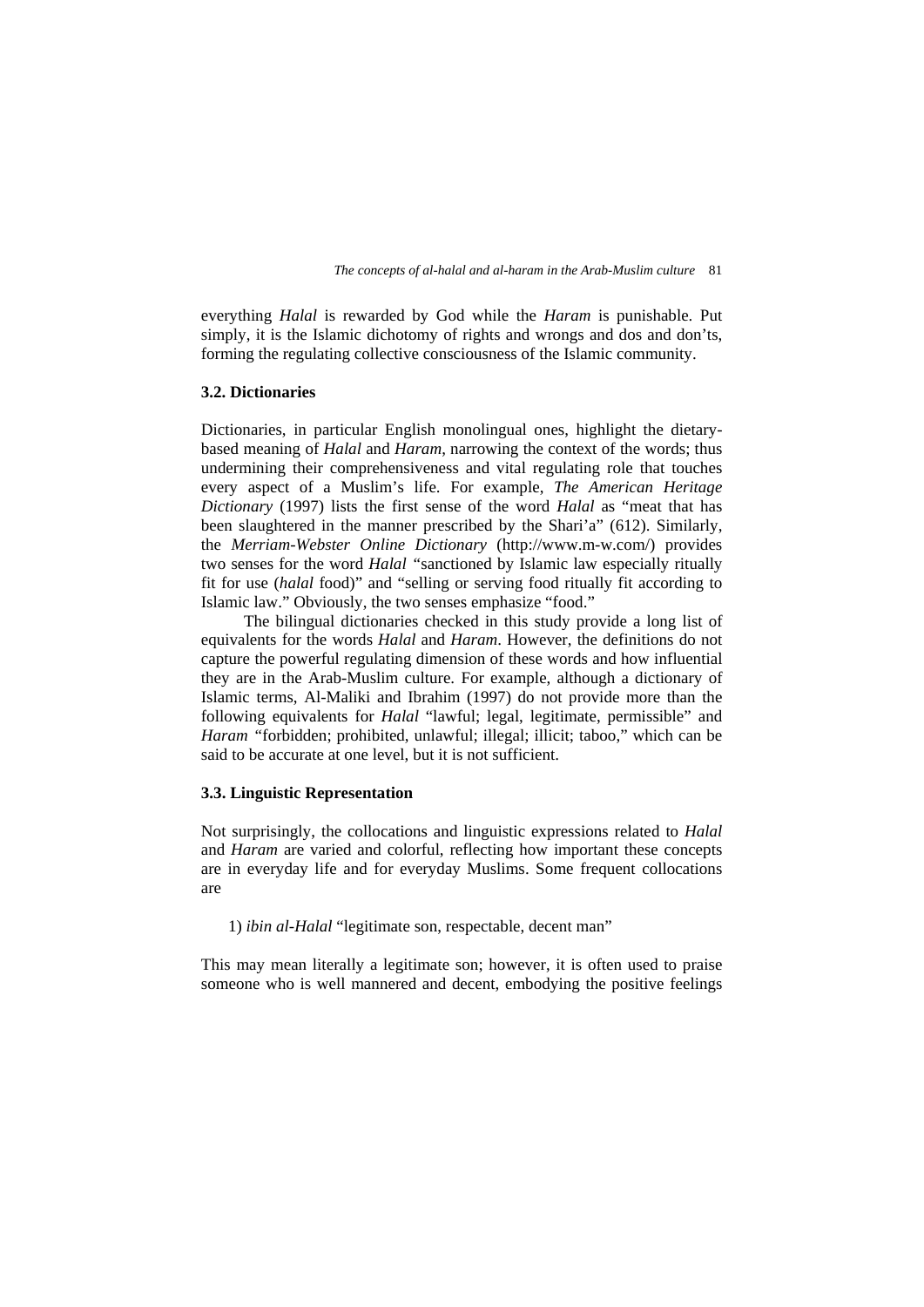associated with the word *Halal*. This expression is also used when some people are talking about a person, and all of a sudden, he shows up, so they tell him "we were just talking about you...*ibin Halal."* 

2) *ibin al-Haram* "bastard; indecent man"

Similar to *ibin al-Halal*, the meaning can be literal, yet the frequent use is to mean "indecent" or "ill-mannered." This expression stands for a tough insult, dramatizing the negative feelings associated with *al-Haram*.

3) *al-mal al-Haram* or *al-mal al-Halal* "lawful money/gain or ill-gotten one"

The word *al-mal* "money" almost always collocates with *Halal* and *Haram* since one aspect of life where the *Halal* and *Haram* are so vital is how people earn their livings. Any money that is ill-gotten is shunned. Muslims are willing to live poor but never use illegal money. It is believed that unlawful money will bring its owner nothing but disaster.

Moreover, there are many proverbs about *Halal* and *Haram*, echoing again how Muslims feel about these concepts. The following are taken from Abu Hamda (1984):

4) *ibin al-Halal biftaH il-baab* The lawful son opens the door (8).

This proverb shows that people who are doing *al-Halal* will have more and better opportunities in life.

5) *mal al-Haram buqa? fi mawazin iblis*  Unlawful money is of Satan (39).

The strong association between ill-gotten money and evil is dramatized here through the involvement of Satan, the symbol of all evil.

6) *maal al-Haram ma bigel*  Bad money does not grow (39).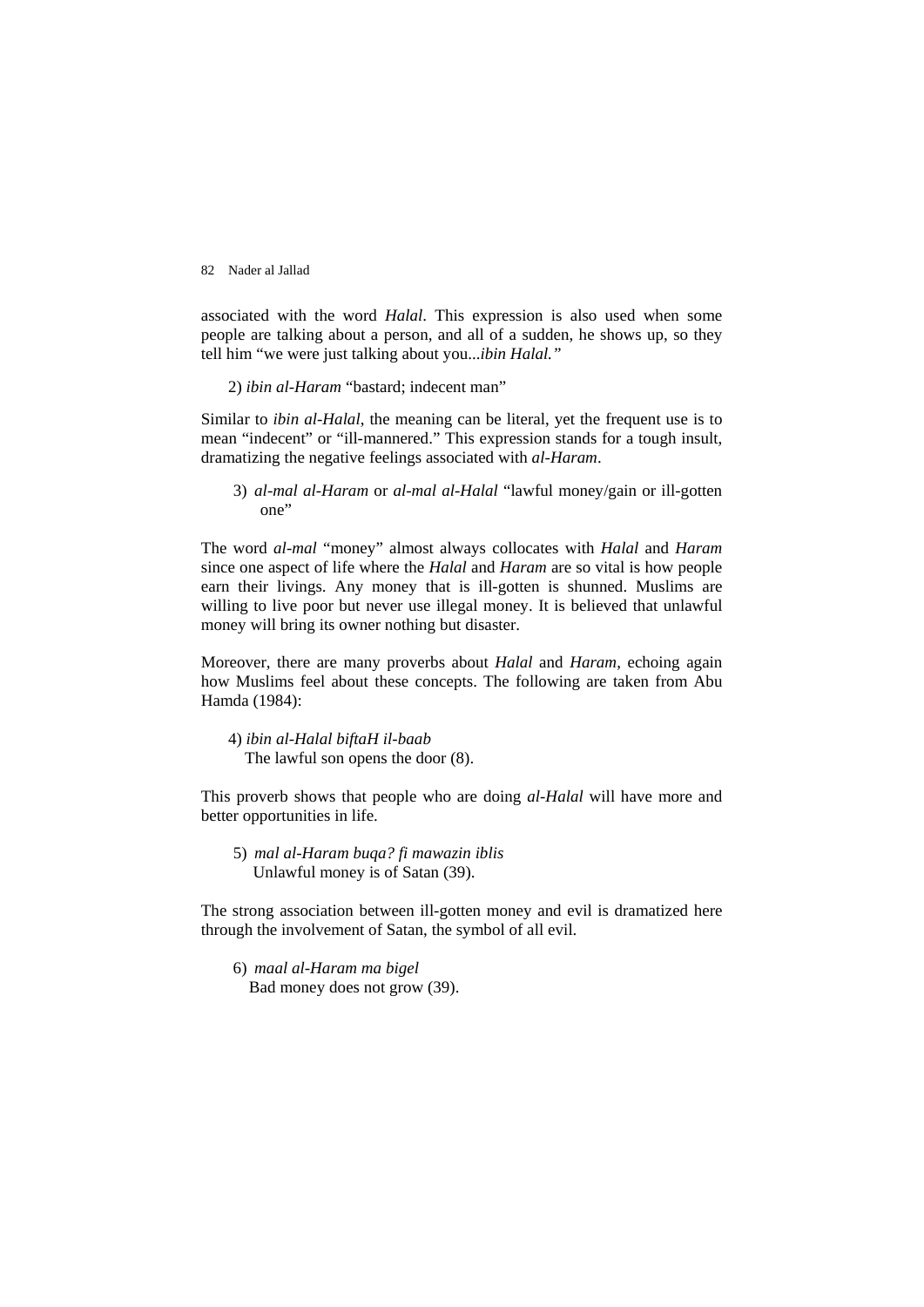This is another proverb discouraging Muslims to use unlawful money since it will never last.

7) *ibin al-Haram la binam wala bixali Hada ynam* 

 The unlawful son does not sleep, and he does not let anybody else sleep (37).

This proverb shows how dangerous and troublesome *ibin al-Haram* can be since associating with *Haram* will cause trouble for him or herself and for others as well.

Al-Amad (1978) lists more proverbs related to *Halal* and *Haram*. Some of these are

8) *ibin al-Haram biftaHha wa ibin al-Halal buga? Fiha* The son of *Haram* digs a hole, and the son of *Halal* falls in it (19).

This proverb shows how some people are naïve that they are easily deceived by evil people.

9) *mal al-Halal la bisharrq walla bigreb*  Lawful money does not cause trouble (19).

Aaraf and Aatallah (1996) provide some more of *Halal* and *Haram* proverbs:

10) *illi ma bi?ref abu ibin Haraam*  If you do not know your father, then you are unlawful (144).

This proverb equates between *Haram* and ignoring or maltreating one's parents since respecting parents and the elderly in general is a principal value in Islam.

11) *ibin al-Haram la tzuqo buqa? la Halu*  Do not push son of *Haram* because he will fall by himself (144).

This proverb means people who commit unlawful actions will meet their just punishment sooner or later. Similarly, Arabs say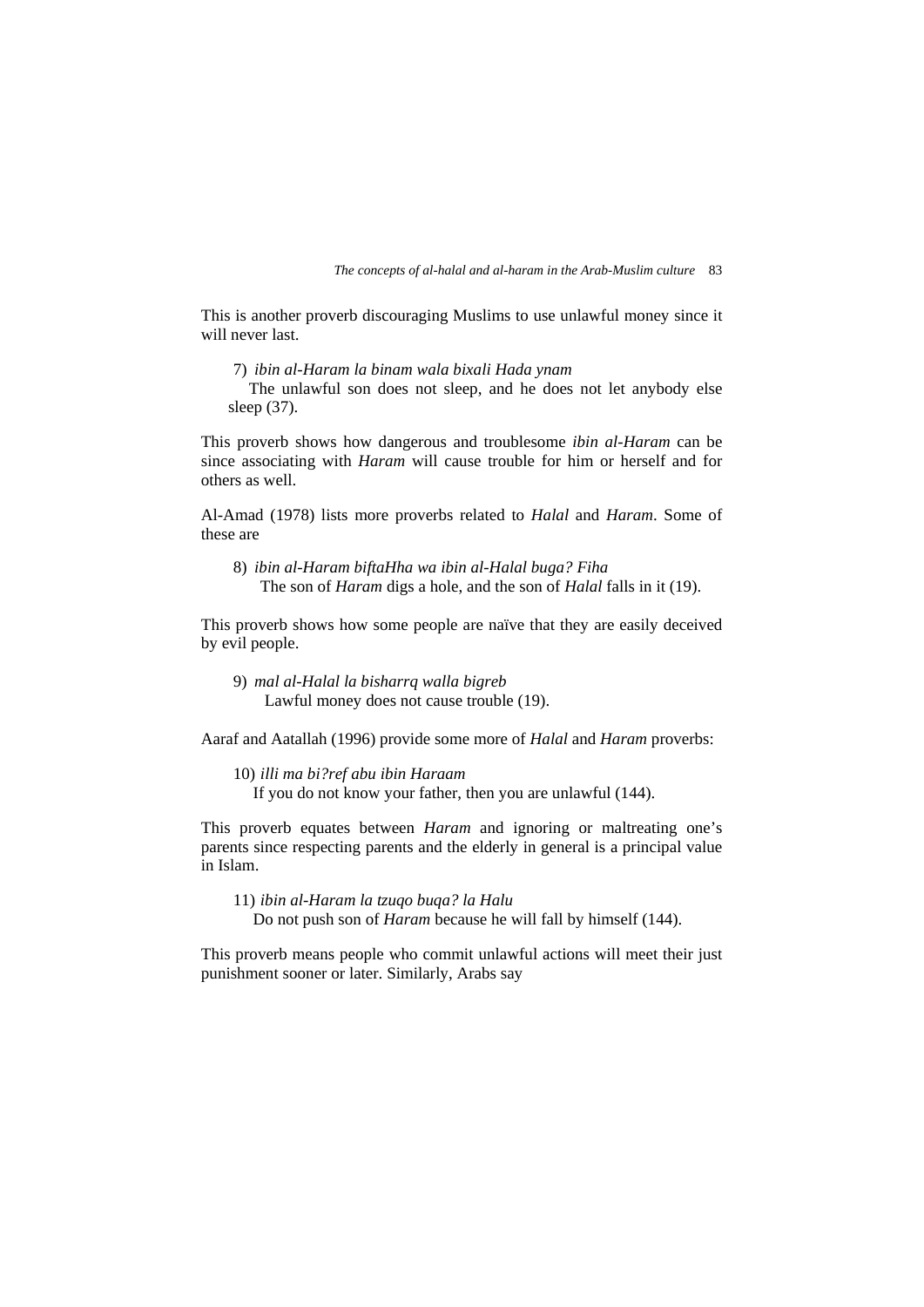12) *illi fuloosa Haraam bi?raf baba al-maHkama*  The one whose money is ill-gotten knows the court so well (479). (One who deals with unlawful money knows the consequences) 13) *la biHalil wala biHaram*  He does not distinguish between lawful and unlawful (479)

This is said in describing a person who is lost and confused, and he or she cannot tell good from evil.

### **4. Conclusion**

The concepts discussed here are essential in understanding the Arab and Islamic way of thinking and acting, as well as their identity. The job of the translator as well as the lexicographer is quite challenging, attempting to provide definitions or equivalents to such concepts since they are semantically and culturally complex. Ignoring the importance of understanding these concepts would lead to further misunderstandings and stereotypical misconceptions about Arabs and Muslims. This paper is yet another attempt to define some of these concepts that will help better understand the Arab-Islamic culture.

#### **References**

- AARAF, S. AND R. AATALLAH, 1996, *al-mathal al-sha?abi biyn al-mitHafieh walistimrarieh "*Popular Proverbs" Damascus, Syria: *Al-Muxwil* Press.
- AL-JALLAD, N., 2001, "SHAME in English, Arabic, and Javanese." Unpublished Doctoral Dissertation, University of Delaware, Delaware, USA.
- AL JALLAD, N., 2007. "The concepts of *al-jihad, al-Hijab,* and *al-shahid* in the Arab-Muslim culture and language: A lexicological and lexicographical study" in J. D. Luque Durán and A. Pamies Bertrán, ed., 2007, *Interculturalidad y Lenguaje I.* pp. 109-119.
- AL-FIROZ-ABADI, M., 1998, *al-qamoos al-muHit*. Beirut, Lebanon: Al-Resalah Publishers.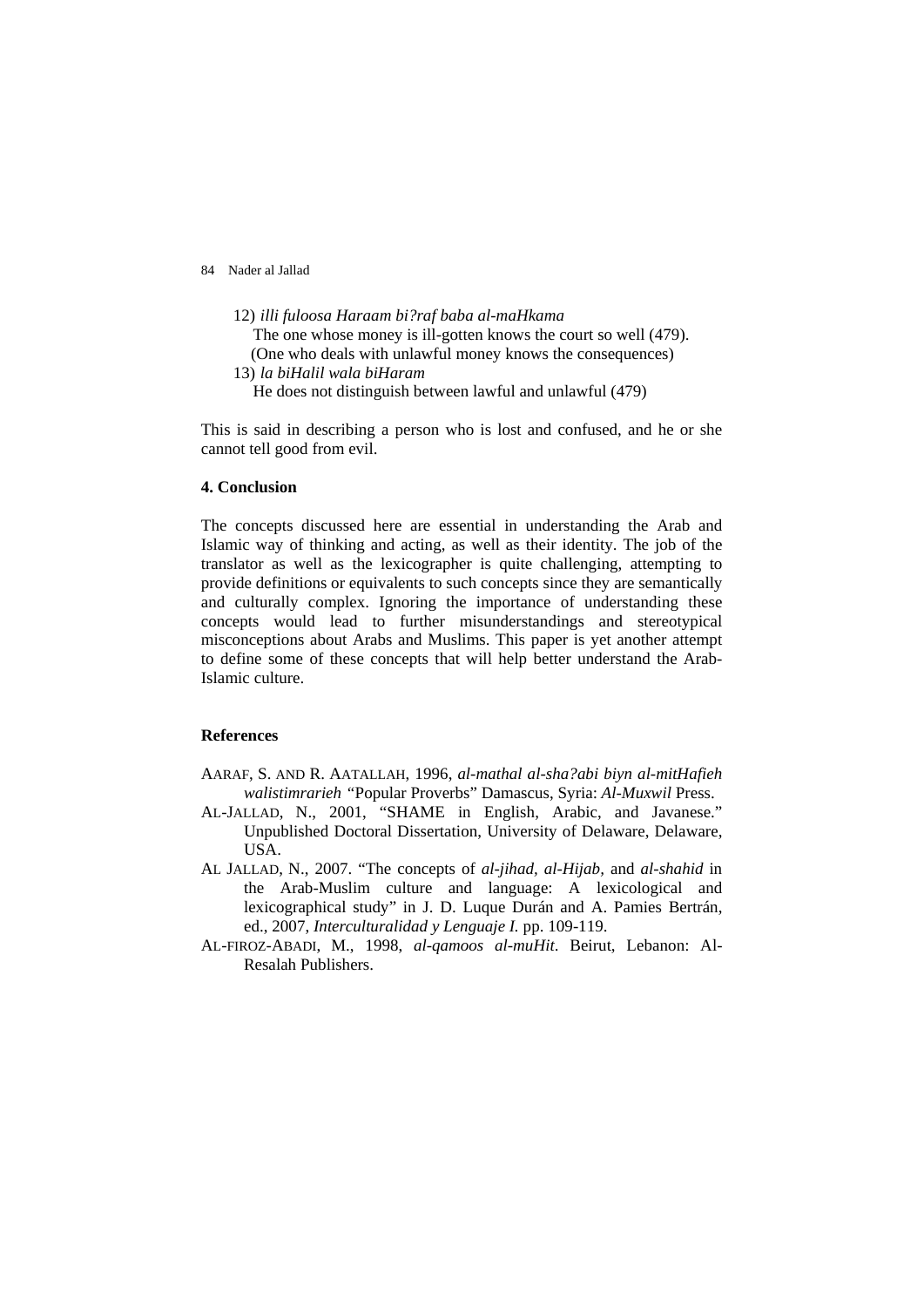- ALIJO JIMÉNEZ I. AND N. AL JALLAD. 2007. "Los conceptos árabes *zawash, durrah, mutallaqa, hamma* y *kinneh* a través de la fraseología. Una perspectiva sobre la mujer " in J. D. Luque Durán and A. Pamies Bertrán, ed., 2007, *Interculturalidad y Lenguaje I.* pp. 1-13.
- AL-MALIKI, A. AND A. IBRAHIM, 1997, *mu?jam al-musTalaHaat al-dinieh* "Dictionary of Religious Terms." Al-Riyad Al-?ibykaan Bookshop.
- *al-mu?jam al-wasit* "Arabic-Arabic Dictionary," 1989. Cairo, Eygpt: Dar Al-Ma?aref.
- BAALBAKI, R., 1993, *al-mawrid: A Modern Arabic-English Dictionary*. Beirut, Lebanon: Dar Al-?lm.
- BAALBAKI, R., 2003, *al-mawrid: A Modern Arabic-English Dictionary*. Beirut, Lebanon: Dar Al-?lm.
- *Brill Encyclopedia of Islam*, 2003, Web-CD edition. Brill Academic Publishers.
- *Collins Cobuild York English Dictionary*, 1995, U.K.: HarperCollins Publishers Ltd.
- LUQUE DURÁN, J. D., 2006a, "La competencia colocacional. Una perspectiva cognitiva y translingüística de las colocaciones". In Cano López, Pablo (coord.), *Actas del VI Congreso de Lingüística General, Santiago de Compostela, 3-7 May 2004.* Vol. 2, Tomo 1: Las lenguas y su estructura (IIa). 2007. ISBN 84-7635-671-5. pp.1347-1356.
- LUQUE DURÁN, J. D., 2006b, "Aspectos creativos, lúdicos y metalingüísticos de las colocaciones verbo+nombre". In Luque Durán, J.D. (ed.), *Homenaje a José Andrés de Molina Redondo*. Granada: Editorial Atrio y Editorial Método. pp. 1261-1272.
- LUQUE DURÁN, J. D., 2007: "La codificación de la información lingüísticocultural en los diccionarios (inter)culturales". In Luque Durán y Pamies Bertrán (eds.): *Interculturalidad y Lenguaje I. El significado como corolario cultural*. Granada: Método, pp. 329-374.
- LUQUE NADAL, LUCÍA, 2007, "Presupuestos teóricos y metodológicos para la redacción de la entrada 'SANGRE' en un diccionario intercultural". In Luque Durán, J. y Pamies Bertrán, A. (eds.), *Interculturalidad y lenguaje I. El significado como corolario cultural*. Granada: Método, pp. 405-430.
- LUQUE NADAL, L., 2008 "Los diccionarios lingüístico- culturales y el estudio de los fraseologismos". In *Boletín Hispánico Helvético 11,* pp. 5-24.